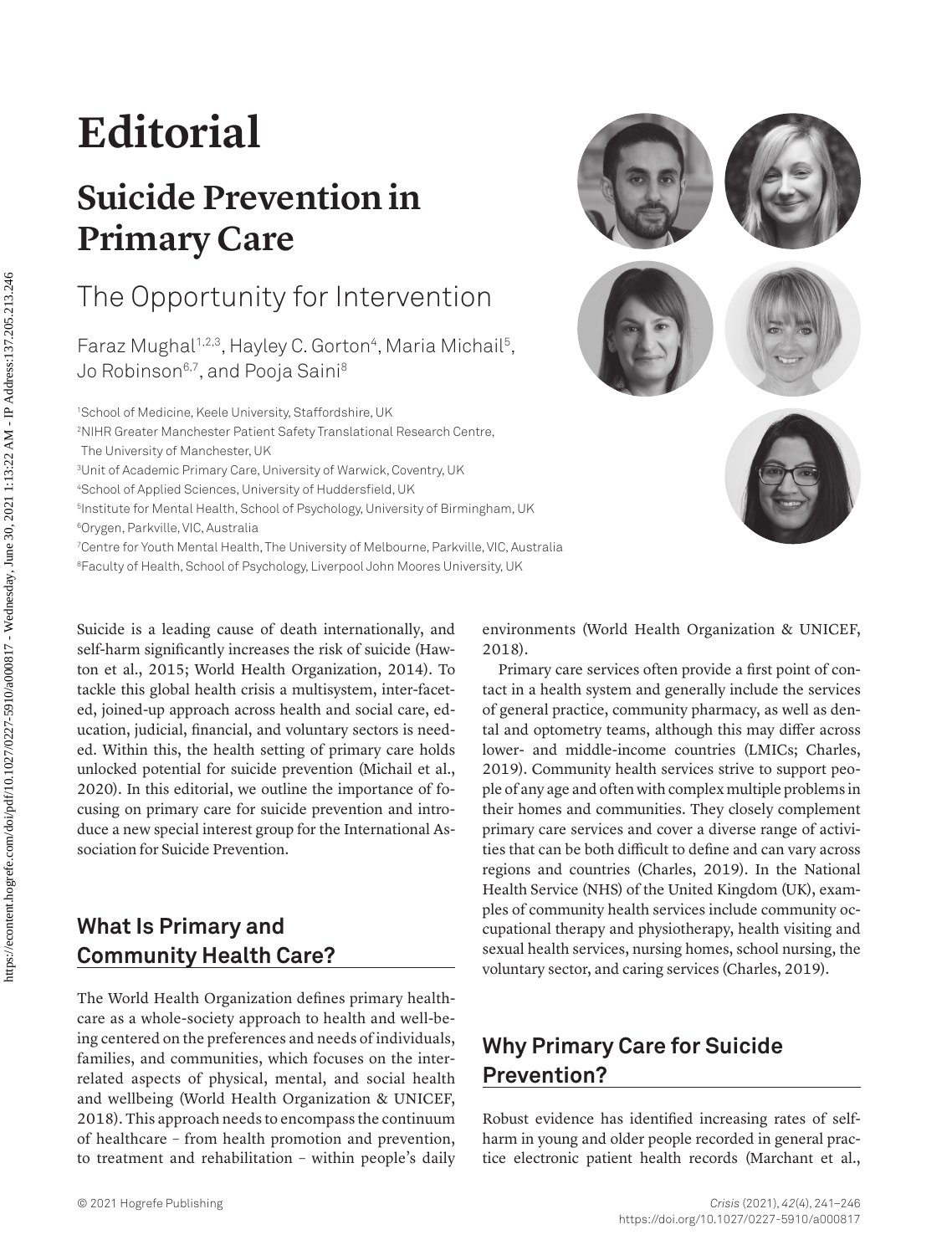[2019](#page-3-3); [Morgan et al., 2018](#page-3-4); [Morgan et al., 2017](#page-4-2)). This indicates an increased workload for primary care teams in relation to self-harm but highlights the opportunity for early identification and intervention. [Carr et al. \(2016\)](#page-3-5) found that only a small number of patients recorded in primary care to have harmed themselves were referred for specialist support, thus identifying the need to develop support and interventions within primary care.

A recent systematic review found that general practitioners (GPs) and family medicine physicians have an important role in self-harm management, which encompasses frontline assessment and treatment, ongoing management in primary care, and referral to specialist care ([Mughal et al., 2020\)](#page-4-3). Patients have stated that screening for suicidal thoughts should occur in primary care and GPs feel similarly about patients with depression ([Bajaj et al.,](#page-3-6) [2008](#page-3-6)).

The Programme for Improving Mental Health Care (PRIME) consortium found that across Ethiopia, Uganda, South Africa, India, and Nepal, 10% of people presenting to primary care facilities reported suicidal thoughts in the past year ([Jordans et al., 2018\)](#page-3-7). The PRIME consortium also found that having a mental health problem, being female, and younger in age were all features associated with suicidal behavior [\(Jordans et al., 2018\)](#page-3-7). These findings from LMICs stress the importance of engaging in suicide prevention in primary care and the need for specific strategies to reduce suicide in these settings. This also represents an opportunity for tailored screening to help primary care professionals identify suicidal thoughts, intent, and possible future risk of suicide early, to enable intervention.

A qualitative study of primary healthcare professionals in Nicaragua found that primary healthcare staff wanted to improve their ability to identify and treat young people with suicidal behavior and saw primary care as an important setting in which to do this, albeit within the constraints of limited time and resources [\(Obando Medina et al., 2014](#page-4-4)).

A recent study found that 85% of people who died by suicide in Wales were in recent contact with general practice; and that patients most often consulted for mental health concerns ([John et al., 2020\)](#page-3-8). An English report found that risk of suicide increased with more GP consultations especially in the 3 months before suicide ([National Confi](#page-4-5)[dential Inquiry Into Suicide and Homicide by People With](#page-4-5) [Mental Illness \[NCISH\], 2014\)](#page-4-5). This highlights the importance of making each healthcare contact count in primary care and aiming for enhanced mental health care of all patients ([John et al., 2020](#page-3-8); [Pearson et al., 2009](#page-4-6)).

Community pharmacy staff recognize they are an underused yet key component of a system response to suicide prevention (Gorton et al., 2021; [Gorton et al., 2019\)](#page-3-9). The value of this has been recognized in England through the incentivization of community pharmacy staff to complete

suicide prevention training before February 2021 ([Phar](#page-4-7)[maceutical Services Negotiating Committee, n.d.](#page-4-7)): We are not aware of similar schemes in other countries. However, since 2018, all pharmacists registered in Washington state in the United States have been mandated by law to undertake suicide prevention training [\(Graves et al., 2018](#page-3-10)).

In the recent NHS Long-Term Plan ([National Health](#page-4-8) [Service, 2019](#page-4-8)), there is a commitment to the development of integrated and enhanced primary care and community mental health services in the UK. As primary and community health services develop and evolve over time, it is paramount that both healthcare settings in countries become more connected. This will provide a strong foundation for the assessment and management of people with selfharm and suicidal behaviors internationally [\(Michail et al.,](#page-3-1) [2020](#page-3-1); [Senarathna et al., 2008](#page-4-9)).

#### **Primary Care Interventions**

There have been a number of studies that have evaluated primary-care-delivered interventions for suicide prevention [\(Milner et al., 2017\)](#page-3-11). [Almeida et al. \(2012\)](#page-3-12) conducted a cluster randomized controlled trial (RCT) of a GPtargeted educational intervention (personalized feedback and educational material) for older adults in Australia and found that the intervention led to a significant reduction in self-harm behavior during follow-up. A four-level intervention program aimed at improving outcomes for patients with depression in Nuremberg, Germany, included the training of primary care physicians across 12 sessions, provision of educational videos, and the availability of a specialist hotline for individual patient advice, and resulted in a significant reduction in suicide attempts compared with the control region ([Hegerl et al., 2006](#page-3-13)).

A collaborative care intervention of trained care managers supporting primary care physicians in the management of older adults with depression resulted in good adherence to depression medication and reduced suicidal ideation over 2 years ([Alexopoulos et al., 2009](#page-3-14)). In addition, a training program across Germany, Hungary, Ireland, and Portugal found that training community facilitators such as social workers, nurses, and teachers can improve facilitator knowledge and confidence in suicidal behaviors, thus encouraging early detection and intervention (Coppens et al., 2014).

In Iran, an integrated tiered suicide prevention program into primary healthcare resulted in higher detection of depressive disorders and lower numbers of suicides ([Malak](#page-3-15)[outi et al., 2015\)](#page-3-15). However, well-conducted RCTs such as those by [Grimholt et al. \(2015;](#page-3-16) structured continued GP follow-up for adults who self-poisoned) and [Bennewith](#page-3-17)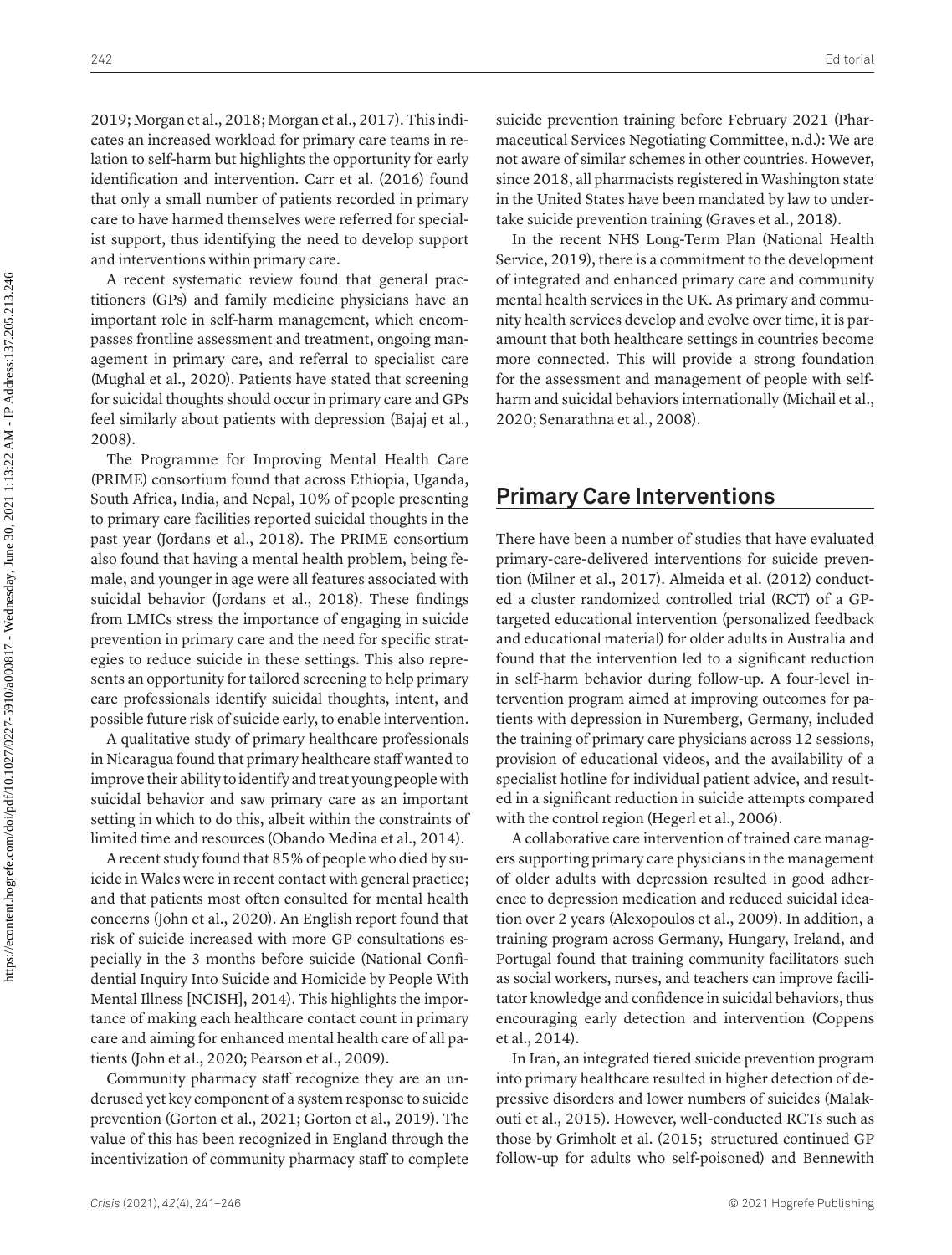[et al. \(2002;](#page-3-17) an invitation for a GP consultation and clinical guidelines for the GP after hospital presenting selfharm) resulted in no significant reductions in self-harm at follow-up.

The studies that offer promising findings need adaption and replication across countries; and the development and testing of new complex and system level interventions are important in understanding how primary care can effectively intervene. These must be undertaken with parallel process evaluation to gain insights into what components work for who, and why, and also in understanding what patients and clinicians find acceptable.

The development and testing of new interventions such as the Community Outpatient Psychotherapy Engagement Service for Self-harm (COPESS), and an electronic clinical decision support tool for the management of suicidality in primary care, may soon yield positive results ([Horrocks](#page-3-18)  [et al., 2018](#page-3-18); [Saini et al., 2021\)](#page-4-10).

#### **Coronavirus Implications**

The coronavirus disease (COVID-19) pandemic is refocusing attention to the importance of mental health in individuals, communities, and nations and to the risk of suicide that COVID-19 brings (Gunnell et al., 2020). Recent evidence identified that suicidal thoughts especially in young adults and those from socially disadvantaged backgrounds rose during the COVID-19 pandemic (O'Connor et al., 2020); and older adults with multimorbidity in Hong Kong reported significantly higher levels of isolation and anxiety early in the COVID-19 outbreak ([Wong et al., 2020\)](#page-4-11).

At present, the impact of COVID-19 on rates of suicide internationally is largely unchanged, and statistical analyses found evidence of a reduction in suicide rates early in the pandemic compared with pre-pandemic expected levels across 12 countries or areas [\(Pirkis et al., 2021\)](#page-4-12). However, there is a need for continual monitoring of rates and to remain vigilant moving forward into the pandemic.

It is necessary to monitor the pandemic and post-pandemic periods within and across countries where economic and social hardships may persist in the pandemic recovery period while vaccination programs are established. The formation of the international research collaboration for suicide prevention in the context of COVID-19 is welcome (Niederkrotenthaler et al., 2020), but it is crucial that both primary care and community settings are focuses of new and ongoing COVID-19-related research [\(Mughal](#page-4-13)  [et al., 2021](#page-4-13)).

#### **Special Interest Group**

A new international collaborative, the Suicide Prevention in Primary Care Special Interest Group (SIG) of the International Association of Suicide Prevention, has been established. This international collaborative network will bring together clinicians, researchers, policymakers, commissioners, and people with lived experience. It will identify future research priorities and build the evidence base in both developing and developed countries. The new knowledge generated will be used to harness the potential of, and to identify, opportunities to optimize primary care and community settings in a system-wide approach to suicide prevention across the globe.

#### **Future Needs**

There have been recent strides in building the evidence base of suicide prevention in primary care [\(Almeida et al.,](#page-3-12)  [2012;](#page-3-12) [Bellairs-Walsh et al., 2020;](#page-3-19) [Bennewith et al., 2002](#page-3-17); Beškovnik et al., 2011; [Farr et al., 2021;](#page-3-20) [Hegerl et al.,](#page-3-13)  [2006;](#page-3-13) [Milner et al., 2017;](#page-3-11) [Morgan et al., 2017;](#page-4-2) [Rihmer](#page-4-14)  [et al., 2012](#page-4-14); [Saini et al., 2021](#page-4-10); [Saini et al., 2010](#page-4-15)); however, the field remains under-developed and under-researched.

With primary care settings often being the first point of contact in most countries, it is imperative that new ways of identifying and intervening for people at risk of suicide are found, grounded in high-quality research, and informed by patient and public involvement. The new suicide prevention in primary care SIG will support this.

Future research needs to focus not only on interventions at the population level, but also on interventions at an individual level, that are inclusive and personalized, with an understanding of what works for whom, why, and when. There are opportunities to improve clinical and community practice, informed by education and training, but this has to be evidence-informed and continually evaluated to ensure resources are best utilized.

Primary and community healthcare settings have been somewhat neglected over the years in preference of specialist mental health settings in suicide prevention, but they offer an important opportunity for early identification, intervention, and ongoing support for people who experience suicidal behavior. Primary and community care has important potential that needs further exploration through robust research that considers implementation and sustainability early on, and that harnesses the expertise of patients and the public. This will culminate in whole-person care for patients, families, and societies, in the global challenge and ambition of preventing suicide around the world.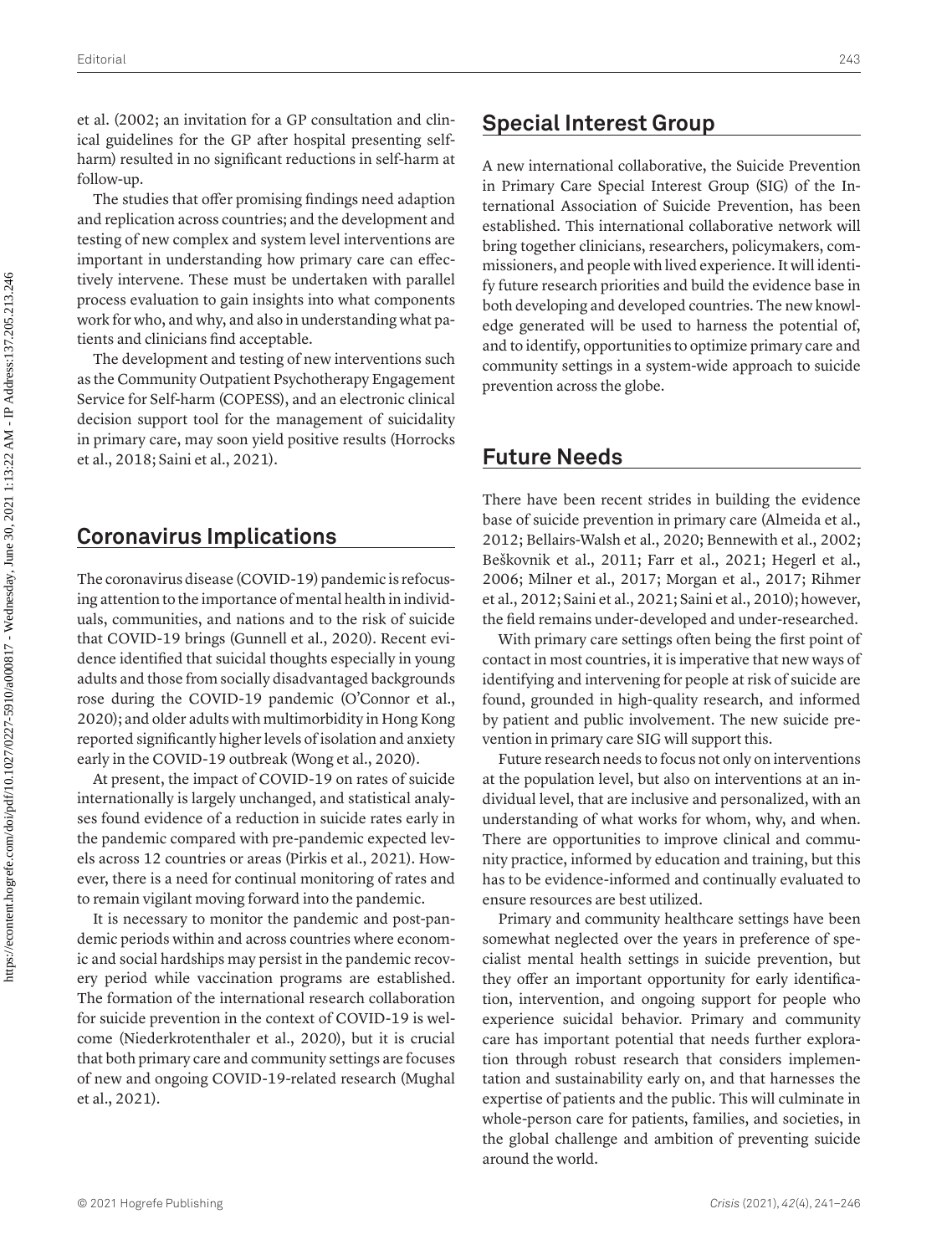### **References**

- <span id="page-3-14"></span>Alexopoulos, G. S., Reynolds, C. F., 3rd, Bruce, M. L., Katz, I. R., Raue, P. J., Mulsant, B. H., Oslin, D. W., & Ten Have, T. (2009). Reducing suicidal ideation and depression in older primary care patients: 24-month outcomes of the PROSPECT study. *Am J Psychiatry*, *166*(8), 882–890. [https://doi.org/10.1176/appi.](https://doi.org/10.1176/appi.ajp.2009.08121779) [ajp.2009.08121779](https://doi.org/10.1176/appi.ajp.2009.08121779)
- <span id="page-3-12"></span>Almeida, O. P., Pirkis, J., Kerse, N., Sim, M., Flicker, L., Snowdon, J., Draper, B., Byrne, G., Goldney, R., Lautenschlager, N. T., Stocks, N., Alfonso, H., & Pfaff, J. J. (2012). A randomized trial to reduce the prevalence of depression and self-harm behavior in older primary care patients. *Annals of Family Medicine*, *10*(4), 347– 356. <https://doi.org/10.1370/afm.1368>
- <span id="page-3-6"></span>Bajaj, P., Borreani, E., Ghosh, P., Methuen, C., Patel, M., & Joseph, M. (2008). Screening for suicidal thoughts in primary care: The views of patients and general practitioners. *Mental Health in Family Medicine*, *5*(4), 229–235.
- <span id="page-3-19"></span>Bellairs-Walsh, I., Perry, Y., Krysinska, K., Byrne, S. J., Boland, A., Michail, M., Lamblin, M., Gibson, K. L., Lin, A., Li, T. Y., Hetrick, S., & Robinson, J. (2020). Best practice when working with suicidal behaviour and self-harm in primary care: A qualitative exploration of young people's perspectives. *Bmj Open*, *10*(10), e038855. <https://doi.org/10.1136/bmjopen-2020-038855>
- <span id="page-3-17"></span>Bennewith, O., Stocks, N., Gunnell, D., Peters, T. J., Evans, M. O., & Sharp, D. J. (2002). General practice based intervention to prevent repeat episodes of deliberate self harm: Cluster randomised controlled trial. *BMJ: British Medical Journal*, *324*(7348), 1254– 1254.<https://doi.org/10.1136%2Fbmj.324.7348.1254>
- Beškovnik, L., Juričič, N. K., & Svab, V. (2011). Suicide index reduction in Slovenia: The impact of primary care provision. *Mental Health in Family Medicine*, *8*(1), 51–55.
- <span id="page-3-5"></span>Carr, M. J., Ashcroft, D. M., Kontopantelis, E., Awenat, Y., Cooper, J., Chew-Graham, C., Kapur, N., & Webb, R. T. (2016). *The epidemiology of self-harm in a UK-wide primary care patient cohort*, 2001–2013. *BMC Psychiatry*, *16*(1), 53. [https://doi.org/10.1186/](https://doi.org/10.1186/s12888-016-0753-5) [s12888-016-0753-5](https://doi.org/10.1186/s12888-016-0753-5)
- <span id="page-3-2"></span>Charles, A. (2019). *Community health services explained*. [https://](https://www.kingsfund.org.uk/publications/community-health-services-explained) [www.kingsfund.org.uk/publications/community-health-ser](https://www.kingsfund.org.uk/publications/community-health-services-explained) [vices-explained](https://www.kingsfund.org.uk/publications/community-health-services-explained)
- Coppens, E., Van Audenhove, C., Iddi, S., Arensman, E., Gottlebe, K., Koburger, N., Coffey, C., Gusmão, R., Quintão, S., Costa, S., Székely, A., & Hegerl, U. (2014). Effectiveness of community facilitator training in improving knowledge, attitudes, and confidence in relation to depression and suicidal behavior: results of the OSPI-Europe intervention in four European countries. *Journal of Affective Disorders*, *165*, 142–150. [https://doi.org/10.1016/j.](https://doi.org/10.1016/j.jad.2014.04.052) [jad.2014.04.052](https://doi.org/10.1016/j.jad.2014.04.052)
- <span id="page-3-20"></span>Farr, J., Surtees, A. D. R., Richardson, H., & Michail, M. (2021). Exploring the processes involved in seeking help from a general practitioner for young people who have been at risk of suicide. *International Journal of Environmental Research and Public Health*, *18*(4). <https://doi.org/10.3390/ijerph18042120>
- Gorton, H., O'Reilly, C., Berry, H., Gardner, D., & Murphy, A. (2021). Understanding pharmacy staff attitudes and experience relating to suicide. In Z.Babar (Ed.), *Pharmacy practice research case studies* (pp. 111–132). Elsevier Inc.
- <span id="page-3-9"></span>Gorton, H. C., Littlewood, D., Lotfallah, C., Spreadbury, M., Wong, K. L., Gooding, P., & Ashcroft, D. M. (2019). Current and potential contributions of community pharmacy teams to self-harm and suicide prevention: A qualitative interview study. *Plos One*, *14*(9), e0222132.<https://doi.org/10.1371/journal.pone.0222132>
- <span id="page-3-10"></span>Graves, J. M., Mackelprang, J. L., Van Natta, S. E., & Holliday, C. (2018). Suicide prevention training: Policies for health care professionals across the United States as of October 2017.

*American Journal of Public Health*, *108*(6), 760–768. [https://doi.](https://doi.org/10.2105/ajph.2018.304373) [org/10.2105/ajph.2018.304373](https://doi.org/10.2105/ajph.2018.304373)

- <span id="page-3-16"></span>Grimholt, T. K., Jacobsen, D., Haavet, O. R., Sandvik, L., Jorgensen, T., Norheim, A. B., & Ekeberg, O. (2015). Effect of systematic follow-up by general practitioners after deliberate self-poisoning: A randomised controlled trial. *PLoS One*, *10*(12), e0143934. <https://doi.org/10.1371/journal.pone.0143934>
- Gunnell, D., Appleby, L., Arensman, E., Hawton, K., John, A., Kapur, N., Khan, M., O'Connor, R. C., & Pirkis, J. (2020). Suicide risk and prevention during the COVID-19 pandemic. *Lancet Psychiatry*, *7*(6), 468–471. [https://doi.org/10.1016/s2215-0366\(20\)30171-1](https://doi.org/10.1016/s2215-0366(20)30171-1)
- <span id="page-3-0"></span>Hawton, K., Bergen, H., Cooper, J., Turnbull, P., Waters, K., Ness, J., & Kapur, N. (2015). Suicide following self-harm: Findings from the multicentre study of self-harm in England, 2000-2012. *Journal of Affective Disorders*, *175*, 147–151. [https://doi.org/10.1016/j.](https://doi.org/10.1016/j.jad.2014.12.062) [jad.2014.12.062](https://doi.org/10.1016/j.jad.2014.12.062)
- <span id="page-3-13"></span>Hegerl, U., Althaus, D., Schmidtke, A., & Niklewski, G. (2006). The alliance against depression: 2-year evaluation of a community-based intervention to reduce suicidality. *Psychological Medicine*, *36*(9), 1225–1233. [https://doi.org/10.1017/s00](https://doi.org/10.1017/s003329170600780x) [3329170600780x](https://doi.org/10.1017/s003329170600780x)
- <span id="page-3-18"></span>Horrocks, M., Michail, M., Aubeeluck, A., Wright, N., & Morriss, R. (2018). An electronic clinical decision support system for the assessment and management of suicidality in primary care: Protocol for a mixed-methods study. *JMIR Research Protocols*, *7*(12), e11135. <https://doi.org/10.2196/11135>
- <span id="page-3-8"></span>John, A., DelPozo-Banos, M., Gunnell, D., Dennis, M., Scourfield, J., Ford, D., Kapur, N., & Lloyd, K. (2020). *Contacts with primary and secondary healthcare prior to suicide: case–control whole-population-based study using person-level linked routine data in Wales, UK*, 2000–2017. *The British Journal of Psychiatry*, *127*(6), 717–724.<https://doi.org/10.1192/bjp.2020.137>
- <span id="page-3-7"></span>Jordans, M., Rathod, S., Fekadu, A., Medhin, G., Kigozi, F., Kohrt, B., Luitel, N., Petersen, I., Shidhaye, R., & Ssebunnya, J. (2018). Suicidal ideation and behaviour among community and health care seeking populations in five low-and middle-income countries: A cross-sectional study. *Epidemiology and Psychiatric Sciences*, *27*(4), 393–402. [https://doi.org/10.1017/](https://doi.org/10.1017/s2045796017000038) [s2045796017000038](https://doi.org/10.1017/s2045796017000038)
- <span id="page-3-15"></span>Malakouti, S. K., Nojomi, M., Poshtmashadi, M., Hakim Shooshtari, M., Mansouri Moghadam, F., Rahimi-Movaghar, A., Afghah, S., Bolhari, J., & Bazargan-Hejazi, S. (2015). Integrating a suicide prevention program into the primary health care network: A field trial study in Iran. *BioMed Research International*, *2015*, 193729.<https://doi.org/10.1155/2015/193729>
- <span id="page-3-3"></span>Marchant, A., Turner, S., Balbuena, L., Peters, E., Williams, D., Lloyd, K., Lyons, R., & John, A. (2019). Self-harm presentation across healthcare settings by sex in young people: an e-cohort study using routinely collected linked healthcare data in Wales, UK. *Archives of Disease in Childhood*, *105*(4), 347–354. [https://doi.](https://doi.org/10.1136/archdischild-2019-317248) [org/10.1136/archdischild-2019-317248](https://doi.org/10.1136/archdischild-2019-317248)
- <span id="page-3-1"></span>Michail, M., Mughal, F., & Robinson, J. (2020). Suicide prevention in young people: Optimising primary care. *British Journal of General Practice*, *70*(692), 104–105. [https://doi.org/10.3399/](https://doi.org/10.3399/bjgp20X708329) [bjgp20X708329](https://doi.org/10.3399/bjgp20X708329)
- <span id="page-3-11"></span>Milner, A., Witt, K., Pirkis, J., Hetrick, S., Robinson, J., Currier, D., Spittal, M. J., Page, A., & Carter, G. L. (2017). The effectiveness of suicide prevention delivered by GPs: A systematic review and meta-analysis. *Journal of Affective Disorders*, *210*, 294–302. <https://doi.org/10.1016/j.jad.2016.12.035>
- <span id="page-3-4"></span>Morgan, C., Webb, R. T., Carr, M. J., Kontopantelis, E., Chew-Graham, C. A., Kapur, N., & Ashcroft, D. M. (2018). Self-harm in a primary care cohort of older people: Incidence, clinical management, and risk of suicide and other causes of death. *Lancet Psychiatry*, *5*(11), 905–912. [https://doi.org/10.1016/s2215-](https://doi.org/10.1016/s2215-0366(18)30348-1) [0366\(18\)30348-1](https://doi.org/10.1016/s2215-0366(18)30348-1)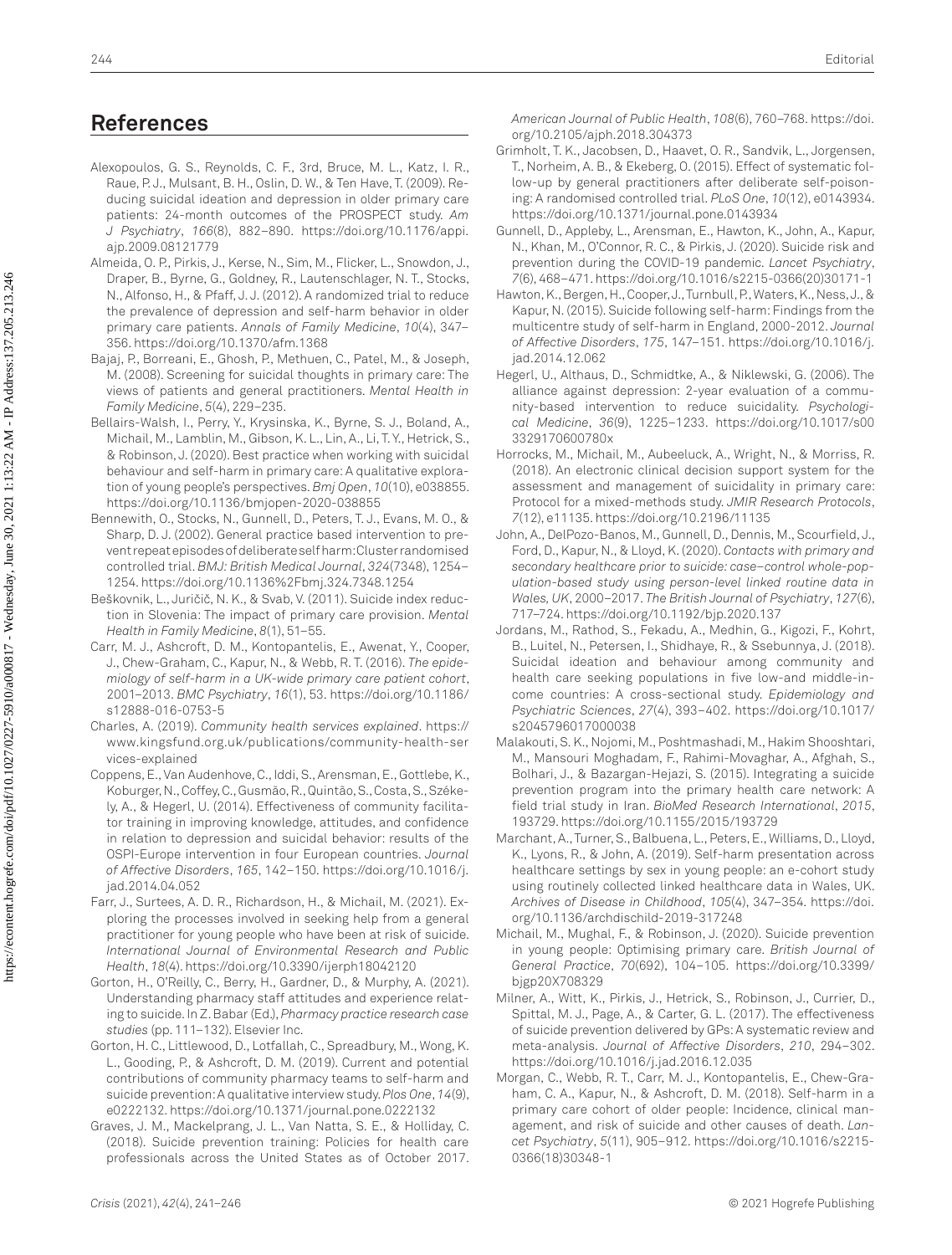- <span id="page-4-2"></span>Morgan, C., Webb, R. T., Carr, M. J., Kontopantelis, E., Green, J., Chew-Graham, C. A., Kapur, N., & Ashcroft, D. M. (2017). Incidence, clinical management, and mortality risk following self harm among children and adolescents: Cohort study in primary care. *BMJ*, *359*, j4351.<https://doi.org/10.1136/bmj.j4351>
- <span id="page-4-13"></span>Mughal, F., House, A., Kapur, N., Webb, R. T., & Chew-Graham, C. A. (2021). Suicide prevention and COVID-19: The role of primary care during the pandemic and beyond. *British Journal of General Practice*, *71*(706), 200–201. [https://doi.org/10.3399/bjgp](https://doi.org/10.3399/bjgp21X715637) [21X715637](https://doi.org/10.3399/bjgp21X715637)
- <span id="page-4-3"></span>Mughal, F., Troya, M. I., Dikomitis, L., Chew-Graham, C. A., Corp, N., & Babatunde, O. O. (2020). Role of the GP in the management of patients with self-harm behaviour: A systematic review. *British Journal of General Practice*, *70*(694), e364–e737. [https://doi.](https://doi.org/10.3399/bjgp20X708257) [org/10.3399/bjgp20X708257](https://doi.org/10.3399/bjgp20X708257)
- <span id="page-4-5"></span>National Confidential Inquiry Into Suicide and Homicide by People With Mental Illness (NCISH). (2014). *Suicide in primary care in England: 2002-2011*. University of Manchester. [https://docu](https://documents.manchester.ac.uk/display.aspx?DocID=37574) [ments.manchester.ac.uk/display.aspx?DocID=37574](https://documents.manchester.ac.uk/display.aspx?DocID=37574)
- <span id="page-4-8"></span>National Health Service. (2019). *The NHS long term plan*. [https://](https://www.longtermplan.nhs.uk/wp-content/uploads/2019/08/nhs-long-term-plan-version-1.2.pdf) [www.longtermplan.nhs.uk/wp-content/uploads/2019/08/nhs](https://www.longtermplan.nhs.uk/wp-content/uploads/2019/08/nhs-long-term-plan-version-1.2.pdf)[long-term-plan-version-1.2.pdf](https://www.longtermplan.nhs.uk/wp-content/uploads/2019/08/nhs-long-term-plan-version-1.2.pdf)
- Niederkrotenthaler, T., Gunnell, D., Arensman, E., Pirkis, J., Appleby, L., Hawton, K., John, A., Kapur, N., Khan, M., O'Connor, R. C., & Platt, S. (2020). Suicide research, prevention, and COVID-19. *Crisis*, *41*(5), 321–330. [https://doi.org/10.1027/0227-5910/](https://doi.org/10.1027/0227-5910/a000731) [a000731](https://doi.org/10.1027/0227-5910/a000731)
- O'Connor, R. C., Wetherall, K., Cleare, S., McClelland, H., Melson, A. J., Niedzwiedz, C. L., O'Carroll, R. E., O'Connor, D. B., Platt, S., Scowcroft, E., Watson, B., Zortea, T., Ferguson, E., & Robb, K. A. (2020). Mental health and wellbeing during the COVID-19 pandemic: Longitudinal analyses of adults in the UK COVID-19 Mental Health & Wellbeing study. *The British Journal of Psychiatry*. Advance online publication. [https://doi.org/10.1192/](https://doi.org/10.1192/bjp.2020.212) [bjp.2020.212](https://doi.org/10.1192/bjp.2020.212)
- <span id="page-4-4"></span>Obando Medina, C., Kullgren, G., & Dahlblom, K. (2014). A qualitative study on primary health care professionals' perceptions of mental health, suicidal problems and help-seeking among young people in Nicaragua. *BMC Family Practice*, *15*(1), 129. <https://doi.org/10.1186/1471-2296-15-129>
- <span id="page-4-6"></span>Pearson, A., Saini, P., Da Cruz, D., Miles, C., While, D., Swinson, N., Williams, A., Shaw, J., Appleby, L., & Kapur, N. (2009). Primary care contact prior to suicide in individuals with mental illness. *British Journal of General Practice*, *59*(568), 825–832. [https://](https://doi.org/10.3399/bjgp09X472881) [doi.org/10.3399/bjgp09X472881](https://doi.org/10.3399/bjgp09X472881)
- <span id="page-4-7"></span>Pharmaceutical Services Negotiating Committee. (n.d.). *PQS 2020/21 Part 2*. [https://psnc.org.uk/services-commissioning/](https://psnc.org.uk/services-commissioning/pharmacy-quality-scheme/pqs-2020-21-part-2/) [pharmacy-quality-scheme/pqs-2020-21-part-2/](https://psnc.org.uk/services-commissioning/pharmacy-quality-scheme/pqs-2020-21-part-2/)
- <span id="page-4-12"></span>Pirkis, J., John, A., Shin, S., DelPozo-Banos, M., Arya, V., Analuisa-Aguilar, P., Appleby, L., Arensman, E., Bantjes, J., Baran, A., Bertolote, J. M., Borges, G., Brečić, P., Caine, E., Castelpietra, G., Chang, S. S., Colchester, D., Crompton, D., Curkovic, M., … Spittal, M. J. (2021). Suicide trends in the early months of the COVID-19 pandemic: An interrupted time-series analysis of preliminary data from 21 countries. *Lancet Psychiatry*. [https://](https://doi.org/10.1016/s2215-0366(21)00091-2) [doi.org/10.1016/s2215-0366\(21\)00091-2](https://doi.org/10.1016/s2215-0366(21)00091-2)
- <span id="page-4-14"></span>Rihmer, Z., Gonda, X., Eôry, A., Kalabay, L., & Torzsa, P. (2012). Screening of depression in primary care in Hungary and its importance in suicide prevention. *Psychiatria Hungarica: A Magyar Pszichiatriai Tarsasag tudomanyos folyoirata*, *27*(4), 224–232.
- <span id="page-4-10"></span>Saini, P., Hunt, A., Taylor, P., Mills, C., Clements, C., Mulholland, H., Kullu, C., Hann, M., Duarte, R., Mattocks, F., & Guthrie, E. (2021). Community Outpatient Psychotherapy Engagement Service for Self-Harm (COPESS): A feasibility trial protocol. *ResearchSquare* (preprint).<https://doi.org/10.21203/rs.3.rs-264005/v1>
- <span id="page-4-15"></span>Saini, P., Windfuhr, K., Pearson, A., Da Cruz, D., Miles, C., Cordingley, L., While, D., Swinson, N., Williams, A., Shaw, J., Appleby, L.,

& Kapur, N. (2010). Suicide prevention in primary care: General practitioners' views on service availability. *BMC Research Notes*, *3*, 246. <https://doi.org/10.1186/1756-0500-3-246>

- <span id="page-4-9"></span>Senarathna, L., Adams, J., De Silva, D., Buckley, N. A., & Dawson, A. H. (2008). Personal and professional challenges in the management of deliberate self-poisoning patients in rural Sri Lanka: A qualitative study of rural hospital doctors' experiences and perceptions. *BMC Public Health*, *8*(1), 373. [https://doi.](https://doi.org/10.1186/1471-2458-8-373) [org/10.1186/1471-2458-8-373](https://doi.org/10.1186/1471-2458-8-373)
- <span id="page-4-11"></span>Wong, S. Y. S., Zhang, D., Sit, R. W. S., Yip, B. H. K., Chung, R. Y., Wong, C. K. M., Chan, D. C. C., Sun, W., Kwok, K. O., & Mercer, S. W. (2020). Impact of COVID-19 on loneliness, mental health, and health service utilisation: A prospective cohort study of older adults with multimorbidity in primary care. *British Journal of General Practice*, *70*(700), e817–e824. [https://doi.org/10.3399/bjg](https://doi.org/10.3399/bjgp20X713021) [p20X713021](https://doi.org/10.3399/bjgp20X713021)
- <span id="page-4-0"></span>World Health Organization. (2014). *Preventing suicide: A global imperative*. [https://www.who.int/mental\\_health/suicide-preven](https://www.who.int/mental_health/suicide-prevention/world_report_2014/en/)[tion/world\\_report\\_2014/en/](https://www.who.int/mental_health/suicide-prevention/world_report_2014/en/)
- <span id="page-4-1"></span>World Health Organization & UNICEF. (2018). *A vision for primary health care in the 21st century.* [https://apps.who.int/iris/bit](https://apps.who.int/iris/bitstream/handle/10665/328065/WHO-HIS-SDS-2018.15-eng.pdf?sequence=1&isAllowed=y)[stream/handle/10665/328065/WHO-HIS-SDS-2018.15-eng.](https://apps.who.int/iris/bitstream/handle/10665/328065/WHO-HIS-SDS-2018.15-eng.pdf?sequence=1&isAllowed=y) [pdf?sequence=1&isAllowed=y](https://apps.who.int/iris/bitstream/handle/10665/328065/WHO-HIS-SDS-2018.15-eng.pdf?sequence=1&isAllowed=y)

Published online June 29, 2021

#### **Conflict of Interest**

Faruz Mughal is a member of the current National Institute for Health and Care Excellence self-harm clinical guideline development committee.

The other authors have no conflicts of interests to declare.

#### **Funding**

This article received no funding.

FM is funded by a NIHR Doctoral Fellowship (NIHR300957).

PS is chief investigator of the NIHR Research for Patient Benefit funded COPESS study (NIHR200543). The views in this paper are those of the authors, and not necessarily those of the NHS, NIHR, or Departmentof Health and Social Care.

JR is supported by a National Health and Medical Research Council Career Development Fellowship (1142348).

#### **Faraz Mughal**

School of Medicine Keele University **Staffordshire** UK [f.mughal@keele.ac.uk](mailto:f.mughal@keele.ac.uk)

Dr. Faraz Mughal is a general practitioner and National Institute for Health Research (NIHR) doctoral fellow at the School of Medicine, Keele University, UK. His research focuses on improving suicide prevention in primary care using evidence syntheses, qualitative methods, and complex intervention development and evaluation, all informed by patient and public involvement.

Hayley C. Gorton is a senior lecturer in pharmacy practice at the University of Huddersfield in the UK, and a pharmacist. Her research includes big data epidemiology related to suicide and selfharm, and the role of community pharmacy teams in suicide prevention. She is a fellow of the Winston Churchill Memorial Trust.